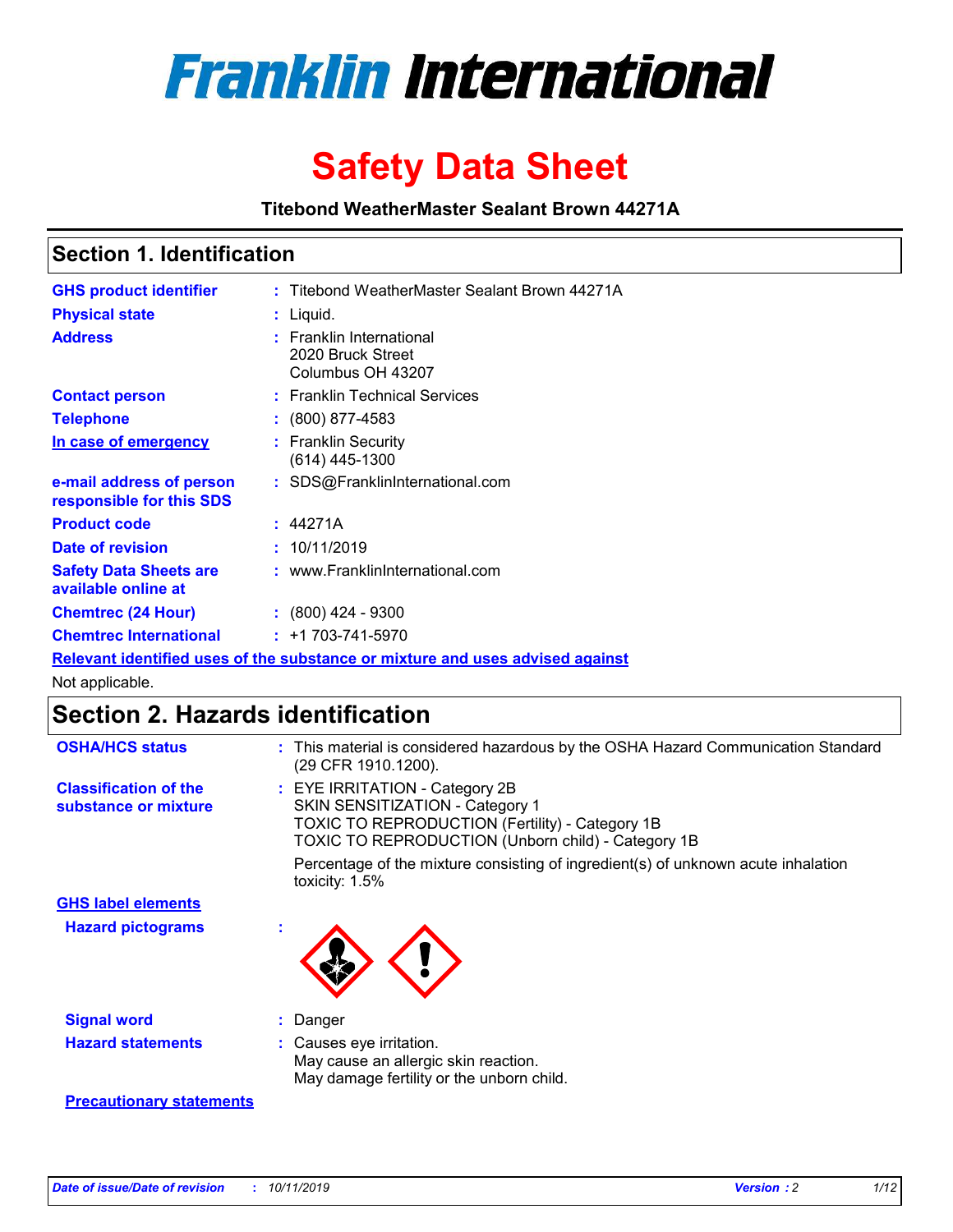### **Section 2. Hazards identification**

| <b>Prevention</b>                          | : Obtain special instructions before use. Do not handle until all safety precautions have<br>been read and understood. Wear protective gloves. Wear eye or face protection.<br>Wear protective clothing. Avoid breathing vapor. Wash hands thoroughly after handling.<br>Contaminated work clothing must not be allowed out of the workplace.                                                        |
|--------------------------------------------|------------------------------------------------------------------------------------------------------------------------------------------------------------------------------------------------------------------------------------------------------------------------------------------------------------------------------------------------------------------------------------------------------|
| <b>Response</b>                            | : IF exposed or concerned: Get medical attention. IF ON SKIN: Wash with plenty of<br>soap and water. Wash contaminated clothing before reuse. If skin irritation or rash<br>occurs: Get medical attention. IF IN EYES: Rinse cautiously with water for several<br>minutes. Remove contact lenses, if present and easy to do. Continue rinsing. If eye<br>irritation persists: Get medical attention. |
| <b>Storage</b>                             | : Store locked up.                                                                                                                                                                                                                                                                                                                                                                                   |
| <b>Disposal</b>                            | : Dispose of contents and container in accordance with all local, regional, national and<br>international regulations.                                                                                                                                                                                                                                                                               |
| <b>Hazards not otherwise</b><br>classified | : Product generates methanol during cure.                                                                                                                                                                                                                                                                                                                                                            |
|                                            |                                                                                                                                                                                                                                                                                                                                                                                                      |

## **Section 3. Composition/information on ingredients**

| <b>Substance/mixture</b><br>: Mixture                |               |                     |
|------------------------------------------------------|---------------|---------------------|
| Ingredient name                                      | $\frac{9}{6}$ | <b>CAS number</b>   |
| 3-aminopropyltriethoxysilane<br>Dibutyltin dilaurate | צ≥<br>≤0.3    | 919-30-2<br>77-58-7 |

Any concentration shown as a range is to protect confidentiality or is due to batch variation.

**There are no additional ingredients present which, within the current knowledge of the supplier and in the concentrations applicable, are classified as hazardous to health or the environment and hence require reporting in this section.**

**Occupational exposure limits, if available, are listed in Section 8.**

## **Section 4. First aid measures**

| <b>Description of necessary first aid measures</b> |                                                                                                                                                                                                                                                                                                                                                                                                                                                                                                                                                                                                                                                                                                                                                                           |  |  |  |
|----------------------------------------------------|---------------------------------------------------------------------------------------------------------------------------------------------------------------------------------------------------------------------------------------------------------------------------------------------------------------------------------------------------------------------------------------------------------------------------------------------------------------------------------------------------------------------------------------------------------------------------------------------------------------------------------------------------------------------------------------------------------------------------------------------------------------------------|--|--|--|
| <b>Eye contact</b>                                 | : Immediately flush eyes with plenty of water, occasionally lifting the upper and lower<br>eyelids. Check for and remove any contact lenses. Continue to rinse for at least 10<br>minutes. If irritation persists, get medical attention.                                                                                                                                                                                                                                                                                                                                                                                                                                                                                                                                 |  |  |  |
| <b>Inhalation</b>                                  | : Remove victim to fresh air and keep at rest in a position comfortable for breathing. If<br>not breathing, if breathing is irregular or if respiratory arrest occurs, provide artificial<br>respiration or oxygen by trained personnel. It may be dangerous to the person providing<br>aid to give mouth-to-mouth resuscitation. Get medical attention. If unconscious, place<br>in recovery position and get medical attention immediately. Maintain an open airway.<br>Loosen tight clothing such as a collar, tie, belt or waistband. In case of inhalation of<br>decomposition products in a fire, symptoms may be delayed. The exposed person may<br>need to be kept under medical surveillance for 48 hours.                                                       |  |  |  |
| <b>Skin contact</b>                                | : Wash with plenty of soap and water. Remove contaminated clothing and shoes. Wash<br>contaminated clothing thoroughly with water before removing it, or wear gloves.<br>Continue to rinse for at least 10 minutes. Get medical attention. In the event of any<br>complaints or symptoms, avoid further exposure. Wash clothing before reuse. Clean<br>shoes thoroughly before reuse.                                                                                                                                                                                                                                                                                                                                                                                     |  |  |  |
| <b>Ingestion</b>                                   | : Wash out mouth with water. Remove dentures if any. Remove victim to fresh air and<br>keep at rest in a position comfortable for breathing. If material has been swallowed and<br>the exposed person is conscious, give small quantities of water to drink. Stop if the<br>exposed person feels sick as vomiting may be dangerous. Do not induce vomiting<br>unless directed to do so by medical personnel. If vomiting occurs, the head should be<br>kept low so that vomit does not enter the lungs. Get medical attention. Never give<br>anything by mouth to an unconscious person. If unconscious, place in recovery position<br>and get medical attention immediately. Maintain an open airway. Loosen tight clothing<br>such as a collar, tie, belt or waistband. |  |  |  |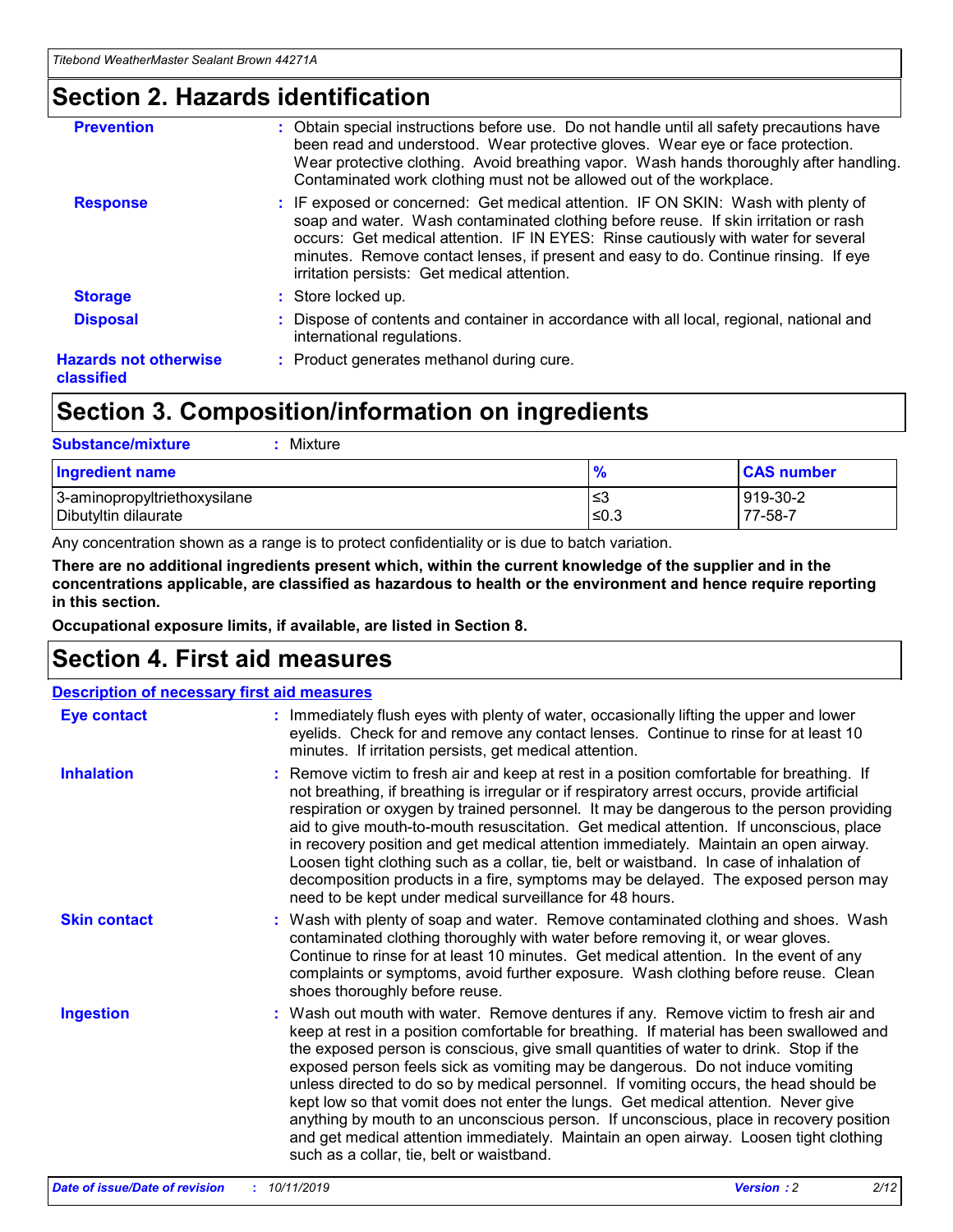## **Section 4. First aid measures**

| Most important symptoms/effects, acute and delayed                                          |  |                                                                                                                                                                                                                                                                                                                                                                                                                 |  |  |
|---------------------------------------------------------------------------------------------|--|-----------------------------------------------------------------------------------------------------------------------------------------------------------------------------------------------------------------------------------------------------------------------------------------------------------------------------------------------------------------------------------------------------------------|--|--|
| <b>Potential acute health effects</b>                                                       |  |                                                                                                                                                                                                                                                                                                                                                                                                                 |  |  |
| <b>Eye contact</b>                                                                          |  | : May cause eye irritation.                                                                                                                                                                                                                                                                                                                                                                                     |  |  |
| <b>Inhalation</b>                                                                           |  | : No known significant effects or critical hazards.                                                                                                                                                                                                                                                                                                                                                             |  |  |
| <b>Skin contact</b>                                                                         |  | : May cause skin irritation.                                                                                                                                                                                                                                                                                                                                                                                    |  |  |
| <b>Ingestion</b>                                                                            |  | : No known significant effects or critical hazards.                                                                                                                                                                                                                                                                                                                                                             |  |  |
| <b>Over-exposure signs/symptoms</b>                                                         |  |                                                                                                                                                                                                                                                                                                                                                                                                                 |  |  |
| <b>Eye contact</b>                                                                          |  | : Adverse symptoms may include the following:<br>irritation<br>watering<br>redness                                                                                                                                                                                                                                                                                                                              |  |  |
| <b>Inhalation</b>                                                                           |  | : Adverse symptoms may include the following:<br>reduced fetal weight<br>increase in fetal deaths<br>skeletal malformations                                                                                                                                                                                                                                                                                     |  |  |
| <b>Skin contact</b>                                                                         |  | : Adverse symptoms may include the following:<br>irritation<br>redness<br>reduced fetal weight<br>increase in fetal deaths<br>skeletal malformations                                                                                                                                                                                                                                                            |  |  |
| <b>Ingestion</b>                                                                            |  | : Adverse symptoms may include the following:<br>reduced fetal weight<br>increase in fetal deaths<br>skeletal malformations                                                                                                                                                                                                                                                                                     |  |  |
| <b>Indication of immediate medical attention and special treatment needed, if necessary</b> |  |                                                                                                                                                                                                                                                                                                                                                                                                                 |  |  |
| <b>Notes to physician</b>                                                                   |  | : In case of inhalation of decomposition products in a fire, symptoms may be delayed.<br>The exposed person may need to be kept under medical surveillance for 48 hours.                                                                                                                                                                                                                                        |  |  |
| <b>Specific treatments</b>                                                                  |  | : No specific treatment.                                                                                                                                                                                                                                                                                                                                                                                        |  |  |
| <b>Protection of first-aiders</b>                                                           |  | : No action shall be taken involving any personal risk or without suitable training. If it is<br>suspected that fumes are still present, the rescuer should wear an appropriate mask or<br>self-contained breathing apparatus. It may be dangerous to the person providing aid to<br>give mouth-to-mouth resuscitation. Wash contaminated clothing thoroughly with water<br>before removing it, or wear gloves. |  |  |

**See toxicological information (Section 11)**

### **Section 5. Fire-fighting measures**

| <b>Extinguishing media</b>                             |                                                                                                                                                                                                     |
|--------------------------------------------------------|-----------------------------------------------------------------------------------------------------------------------------------------------------------------------------------------------------|
| <b>Suitable extinguishing</b><br>media                 | : Use an extinguishing agent suitable for the surrounding fire.                                                                                                                                     |
| <b>Unsuitable extinguishing</b><br>media               | : None known.                                                                                                                                                                                       |
| <b>Specific hazards arising</b><br>from the chemical   | : In a fire or if heated, a pressure increase will occur and the container may burst.                                                                                                               |
| <b>Hazardous thermal</b><br>decomposition products     | : Decomposition products may include the following materials:<br>carbon dioxide<br>carbon monoxide<br>nitrogen oxides<br>metal oxide/oxides                                                         |
| <b>Special protective actions</b><br>for fire-fighters | : Promptly isolate the scene by removing all persons from the vicinity of the incident if<br>there is a fire. No action shall be taken involving any personal risk or without suitable<br>training. |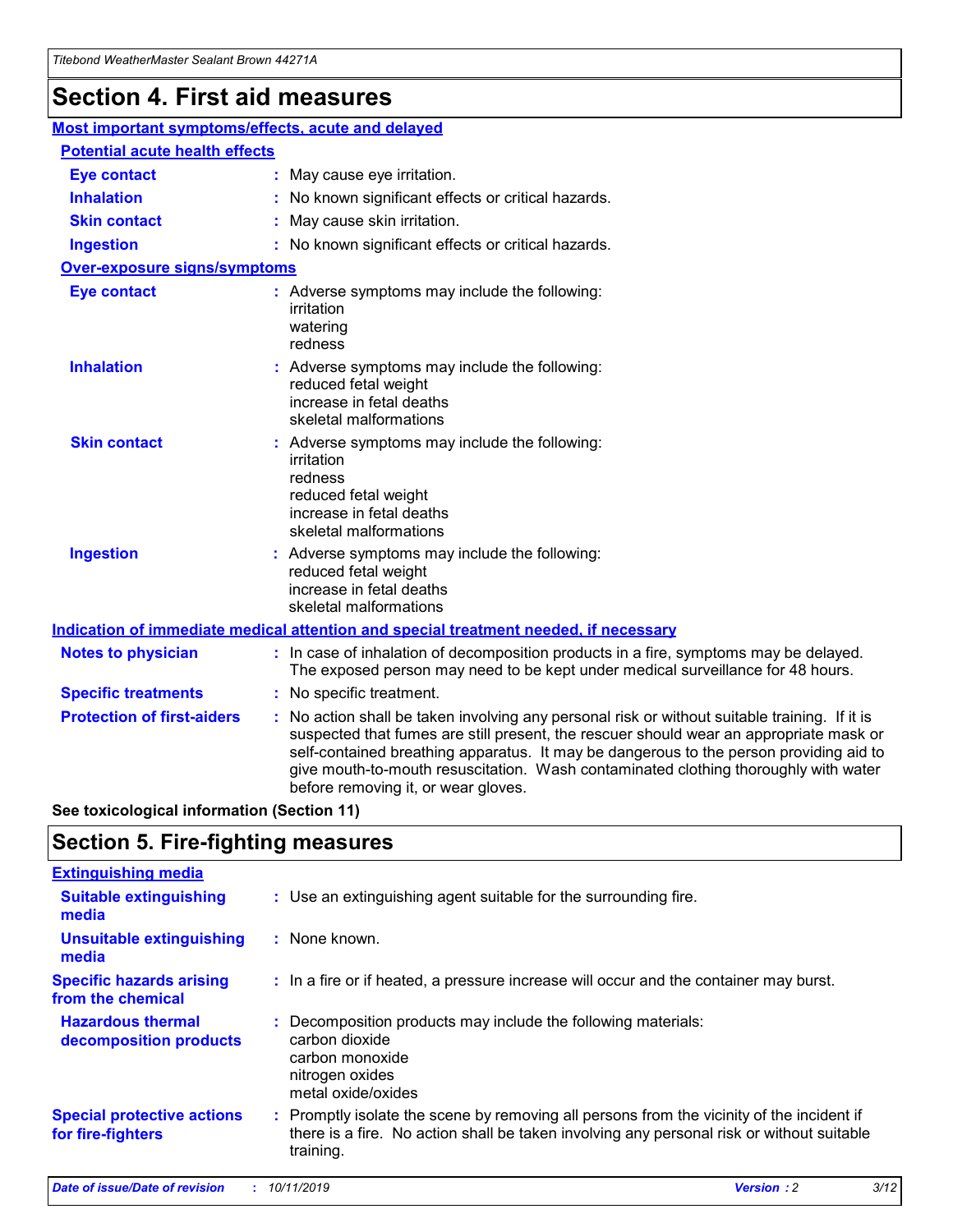### **Section 5. Fire-fighting measures**

**Special protective equipment for fire-fighters** Fire-fighters should wear appropriate protective equipment and self-contained breathing **:** apparatus (SCBA) with a full face-piece operated in positive pressure mode.

### **Section 6. Accidental release measures**

### **Personal precautions, protective equipment and emergency procedures**

| For non-emergency<br>personnel                               | : No action shall be taken involving any personal risk or without suitable training.<br>Evacuate surrounding areas. Keep unnecessary and unprotected personnel from<br>entering. Do not touch or walk through spilled material. Avoid breathing vapor or mist.<br>Provide adequate ventilation. Wear appropriate respirator when ventilation is<br>inadequate. Put on appropriate personal protective equipment.                                                                                                                                                                                                                                                                                             |
|--------------------------------------------------------------|--------------------------------------------------------------------------------------------------------------------------------------------------------------------------------------------------------------------------------------------------------------------------------------------------------------------------------------------------------------------------------------------------------------------------------------------------------------------------------------------------------------------------------------------------------------------------------------------------------------------------------------------------------------------------------------------------------------|
|                                                              | For emergency responders : If specialized clothing is required to deal with the spillage, take note of any information in<br>Section 8 on suitable and unsuitable materials. See also the information in "For non-<br>emergency personnel".                                                                                                                                                                                                                                                                                                                                                                                                                                                                  |
| <b>Environmental precautions</b>                             | : Avoid dispersal of spilled material and runoff and contact with soil, waterways, drains<br>and sewers. Inform the relevant authorities if the product has caused environmental<br>pollution (sewers, waterways, soil or air).                                                                                                                                                                                                                                                                                                                                                                                                                                                                              |
| <b>Methods and materials for containment and cleaning up</b> |                                                                                                                                                                                                                                                                                                                                                                                                                                                                                                                                                                                                                                                                                                              |
| <b>Small spill</b>                                           | : Stop leak if without risk. Move containers from spill area. Dilute with water and mop up<br>if water-soluble. Alternatively, or if water-insoluble, absorb with an inert dry material and<br>place in an appropriate waste disposal container. Dispose of via a licensed waste<br>disposal contractor.                                                                                                                                                                                                                                                                                                                                                                                                     |
| <b>Large spill</b>                                           | : Stop leak if without risk. Move containers from spill area. Approach release from<br>upwind. Prevent entry into sewers, water courses, basements or confined areas. Wash<br>spillages into an effluent treatment plant or proceed as follows. Contain and collect<br>spillage with non-combustible, absorbent material e.g. sand, earth, vermiculite or<br>diatomaceous earth and place in container for disposal according to local regulations<br>(see Section 13). Dispose of via a licensed waste disposal contractor. Contaminated<br>absorbent material may pose the same hazard as the spilled product. Note: see<br>Section 1 for emergency contact information and Section 13 for waste disposal. |

## **Section 7. Handling and storage**

| <b>Precautions for safe handling</b>                                             |                                                                                                                                                                                                                                                                                                                                                                                                                                                                                                                                                                                                                                                                                                                                                                                                                                                  |
|----------------------------------------------------------------------------------|--------------------------------------------------------------------------------------------------------------------------------------------------------------------------------------------------------------------------------------------------------------------------------------------------------------------------------------------------------------------------------------------------------------------------------------------------------------------------------------------------------------------------------------------------------------------------------------------------------------------------------------------------------------------------------------------------------------------------------------------------------------------------------------------------------------------------------------------------|
| <b>Protective measures</b>                                                       | : Put on appropriate personal protective equipment (see Section 8). Persons with a<br>history of skin sensitization problems should not be employed in any process in which<br>this product is used. Avoid exposure - obtain special instructions before use. Avoid<br>exposure during pregnancy. Do not handle until all safety precautions have been read<br>and understood. Do not get in eyes or on skin or clothing. Do not ingest. Avoid<br>breathing vapor or mist. If during normal use the material presents a respiratory hazard,<br>use only with adequate ventilation or wear appropriate respirator. Keep in the original<br>container or an approved alternative made from a compatible material, kept tightly<br>closed when not in use. Empty containers retain product residue and can be hazardous.<br>Do not reuse container. |
| <b>Advice on general</b><br>occupational hygiene                                 | : Eating, drinking and smoking should be prohibited in areas where this material is<br>handled, stored and processed. Workers should wash hands and face before eating,<br>drinking and smoking. Remove contaminated clothing and protective equipment before<br>entering eating areas. See also Section 8 for additional information on hygiene<br>measures.                                                                                                                                                                                                                                                                                                                                                                                                                                                                                    |
| <b>Conditions for safe storage,</b><br>including any<br><b>incompatibilities</b> | : Store between the following temperatures: 0 to 120 $\degree$ C (32 to 248 $\degree$ F). Store in<br>accordance with local regulations. Store in original container protected from direct<br>sunlight in a dry, cool and well-ventilated area, away from incompatible materials (see<br>Section 10) and food and drink. Store locked up. Keep container tightly closed and<br>sealed until ready for use. Containers that have been opened must be carefully<br>resealed and kept upright to prevent leakage. Do not store in unlabeled containers.<br>Use appropriate containment to avoid environmental contamination. See Section 10 for<br>incompatible materials before handling or use.                                                                                                                                                   |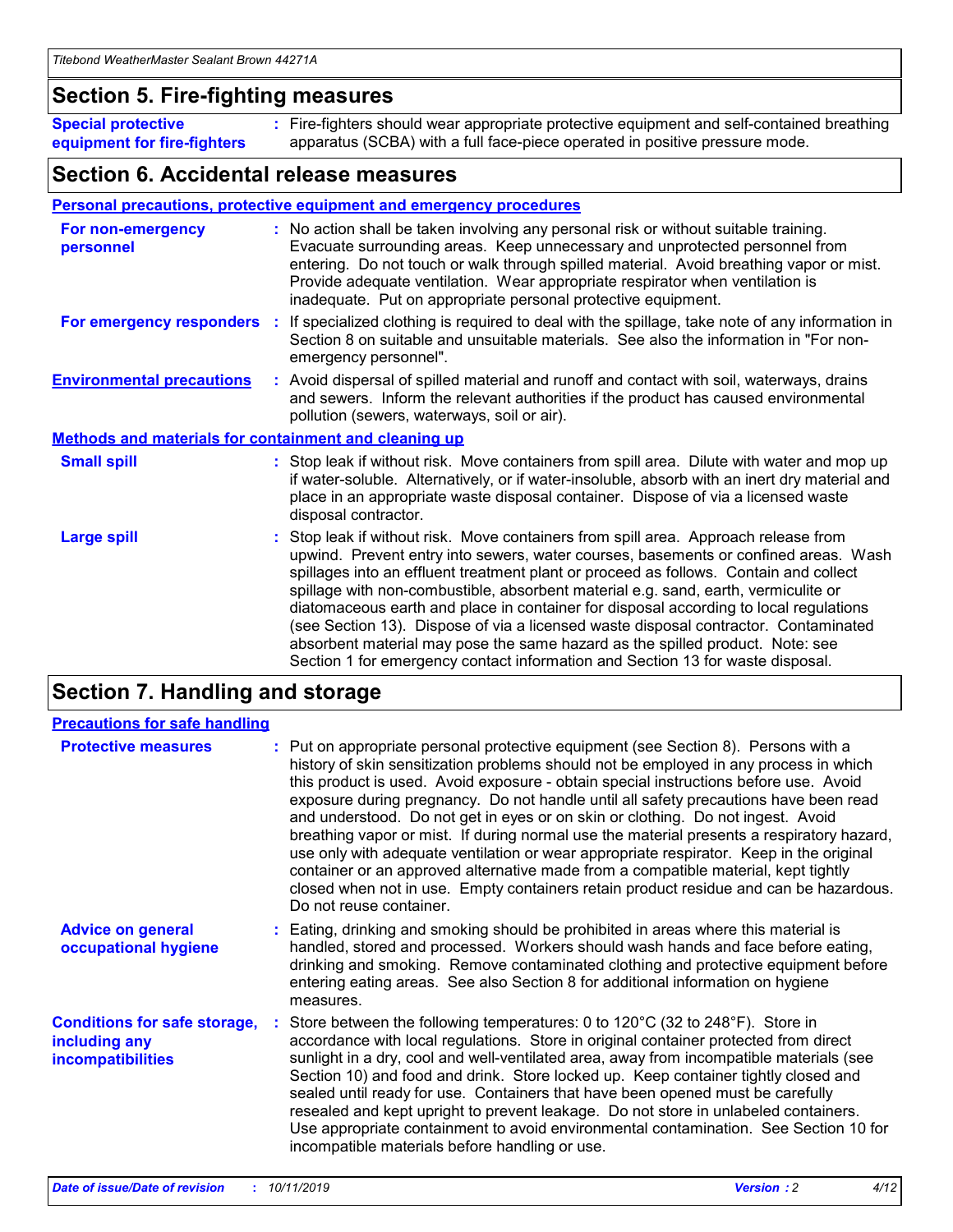## **Section 8. Exposure controls/personal protection**

### **Control parameters**

### **Occupational exposure limits**

| <b>Ingredient name</b>                               |    |                                          | <b>Exposure limits</b>                                                                                                                                                                                                                                                                                                                                                                                                                                                                                                                                                                                                 |
|------------------------------------------------------|----|------------------------------------------|------------------------------------------------------------------------------------------------------------------------------------------------------------------------------------------------------------------------------------------------------------------------------------------------------------------------------------------------------------------------------------------------------------------------------------------------------------------------------------------------------------------------------------------------------------------------------------------------------------------------|
| 3-aminopropyltriethoxysilane<br>Dibutyltin dilaurate |    |                                          | None.<br>ACGIH TLV (United States, 3/2019). Absorbed through skin.<br>Notes: as Sn<br>TWA: 0.1 mg/m <sup>3</sup> , (as Sn) 8 hours.<br>STEL: 0.2 mg/m <sup>3</sup> , (as Sn) 15 minutes.<br>NIOSH REL (United States, 10/2016). Absorbed through skin.<br>Notes: as Sn<br>TWA: 0.1 mg/m <sup>3</sup> , (as Sn) 10 hours.<br>OSHA PEL (United States, 5/2018). Notes: as Sn<br>TWA: $0.1 \text{ mg/m}^3$ , (as Sn) 8 hours.<br>OSHA PEL 1989 (United States, 3/1989). Absorbed through skin.<br>Notes: measured as Sn<br>TWA: 0.1 mg/m <sup>3</sup> , (measured as Sn) 8 hours. Form: Organic                           |
| <b>Appropriate engineering</b><br>controls           |    |                                          | : If user operations generate dust, fumes, gas, vapor or mist, use process enclosures,<br>local exhaust ventilation or other engineering controls to keep worker exposure to<br>airborne contaminants below any recommended or statutory limits.                                                                                                                                                                                                                                                                                                                                                                       |
| <b>Environmental exposure</b><br><b>controls</b>     |    |                                          | Emissions from ventilation or work process equipment should be checked to ensure<br>they comply with the requirements of environmental protection legislation. In some<br>cases, fume scrubbers, filters or engineering modifications to the process equipment<br>will be necessary to reduce emissions to acceptable levels.                                                                                                                                                                                                                                                                                          |
| <b>Individual protection measures</b>                |    |                                          |                                                                                                                                                                                                                                                                                                                                                                                                                                                                                                                                                                                                                        |
| <b>Hygiene measures</b>                              |    |                                          | : Wash hands, forearms and face thoroughly after handling chemical products, before<br>eating, smoking and using the lavatory and at the end of the working period.<br>Appropriate techniques should be used to remove potentially contaminated clothing.<br>Contaminated work clothing should not be allowed out of the workplace. Wash<br>contaminated clothing before reusing. Ensure that eyewash stations and safety<br>showers are close to the workstation location.                                                                                                                                            |
| <b>Eye/face protection</b>                           |    |                                          | : Safety eyewear complying with an approved standard should be used when a risk<br>assessment indicates this is necessary to avoid exposure to liquid splashes, mists,<br>gases or dusts. If contact is possible, the following protection should be worn, unless<br>the assessment indicates a higher degree of protection: chemical splash goggles.                                                                                                                                                                                                                                                                  |
| <b>Skin protection</b>                               |    |                                          |                                                                                                                                                                                                                                                                                                                                                                                                                                                                                                                                                                                                                        |
| <b>Hand protection</b>                               |    |                                          | : Chemical-resistant, impervious gloves complying with an approved standard should be<br>worn at all times when handling chemical products if a risk assessment indicates this is<br>necessary. Considering the parameters specified by the glove manufacturer, check<br>during use that the gloves are still retaining their protective properties. It should be<br>noted that the time to breakthrough for any glove material may be different for different<br>glove manufacturers. In the case of mixtures, consisting of several substances, the<br>protection time of the gloves cannot be accurately estimated. |
| <b>Body protection</b>                               |    | handling this product.                   | Personal protective equipment for the body should be selected based on the task being<br>performed and the risks involved and should be approved by a specialist before                                                                                                                                                                                                                                                                                                                                                                                                                                                |
| <b>Other skin protection</b>                         |    | specialist before handling this product. | : Appropriate footwear and any additional skin protection measures should be selected<br>based on the task being performed and the risks involved and should be approved by a                                                                                                                                                                                                                                                                                                                                                                                                                                          |
| <b>Respiratory protection</b>                        | ÷. | aspects of use.                          | Based on the hazard and potential for exposure, select a respirator that meets the<br>appropriate standard or certification. Respirators must be used according to a<br>respiratory protection program to ensure proper fitting, training, and other important                                                                                                                                                                                                                                                                                                                                                         |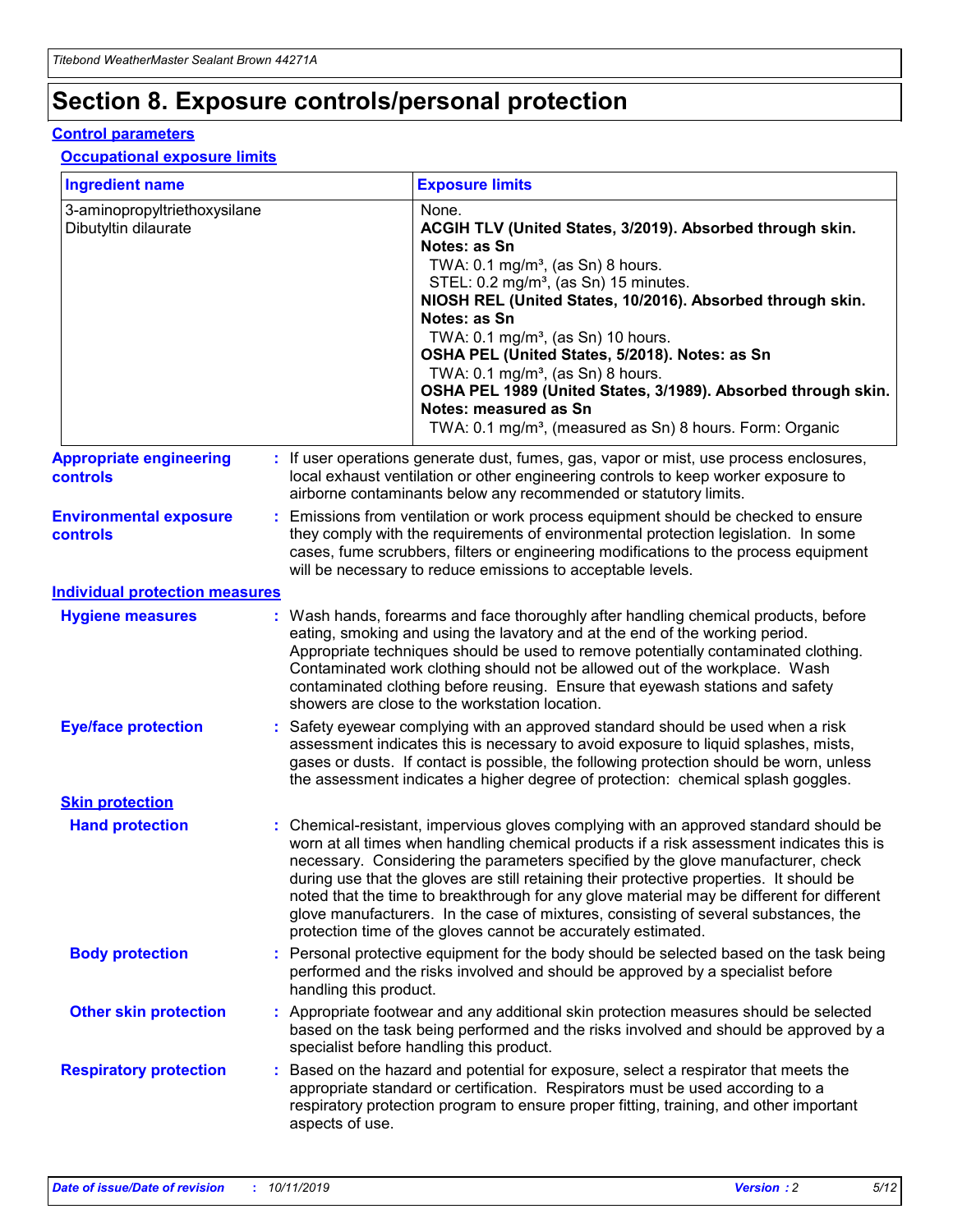### **Section 9. Physical and chemical properties**

### **Appearance**

| <b>Physical state</b>                             | : Liquid. [Paste.]                                              |
|---------------------------------------------------|-----------------------------------------------------------------|
| Color                                             | $\therefore$ Brown.                                             |
| Odor                                              | : None [Slight]                                                 |
| <b>Odor threshold</b>                             | $:$ Not available.                                              |
| pH                                                | : Not applicable.                                               |
| <b>Melting point</b>                              | : Not available.                                                |
| <b>Boiling point</b>                              | : >100°C (>212°F)                                               |
| <b>Flash point</b>                                | : Closed cup: $>200^{\circ}$ C ( $>392^{\circ}$ F) [Setaflash.] |
| <b>Evaporation rate</b>                           | $:$ <1 (butyl acetate = 1)                                      |
| <b>Flammability (solid, gas)</b>                  | : Not available.                                                |
| Lower and upper explosive<br>(flammable) limits   | : Not available.                                                |
| <b>VOC (less water, less</b><br>exempt solvents)  | : 0 g/l                                                         |
| <b>Volatility</b>                                 | $: 0\%$ (w/w)                                                   |
| <b>Vapor density</b>                              | : Not available.                                                |
| <b>Relative density</b>                           | : 1.4329                                                        |
| <b>Solubility</b>                                 | Insoluble in the following materials: cold water and hot water. |
| <b>Solubility in water</b>                        | : Not available.                                                |
| <b>Partition coefficient: n-</b><br>octanol/water | $:$ Not available.                                              |
| <b>Auto-ignition temperature</b>                  | : Not available.                                                |
|                                                   |                                                                 |
| <b>Decomposition temperature</b>                  | : Not available.                                                |

## **Section 10. Stability and reactivity**

| <b>Reactivity</b>                            | : No specific test data related to reactivity available for this product or its ingredients.            |
|----------------------------------------------|---------------------------------------------------------------------------------------------------------|
| <b>Chemical stability</b>                    | : The product is stable.                                                                                |
| <b>Possibility of hazardous</b><br>reactions | : Under normal conditions of storage and use, hazardous reactions will not occur.                       |
| <b>Conditions to avoid</b>                   | : No specific data.                                                                                     |
| <b>Incompatible materials</b>                | : No specific data.                                                                                     |
| <b>Hazardous decomposition</b><br>products   | Under normal conditions of storage and use, hazardous decomposition products should<br>not be produced. |

## **Section 11. Toxicological information**

### **Information on toxicological effects**

### **Acute toxicity**

| <b>Product/ingredient name</b> | <b>Result</b>           | <b>Species</b> | <b>Dose</b>                | <b>Exposure</b> |
|--------------------------------|-------------------------|----------------|----------------------------|-----------------|
| 3-aminopropyltriethoxysilane   | <b>ILD50 Dermal</b>     | Rabbit         | 4.29 g/kg                  |                 |
| Dibutyltin dilaurate           | ILD50 Oral<br>LD50 Oral | Rat<br>Rat     | $1.57$ g/kg<br>175 $mg/kg$ |                 |
|                                |                         |                |                            |                 |

**Irritation/Corrosion**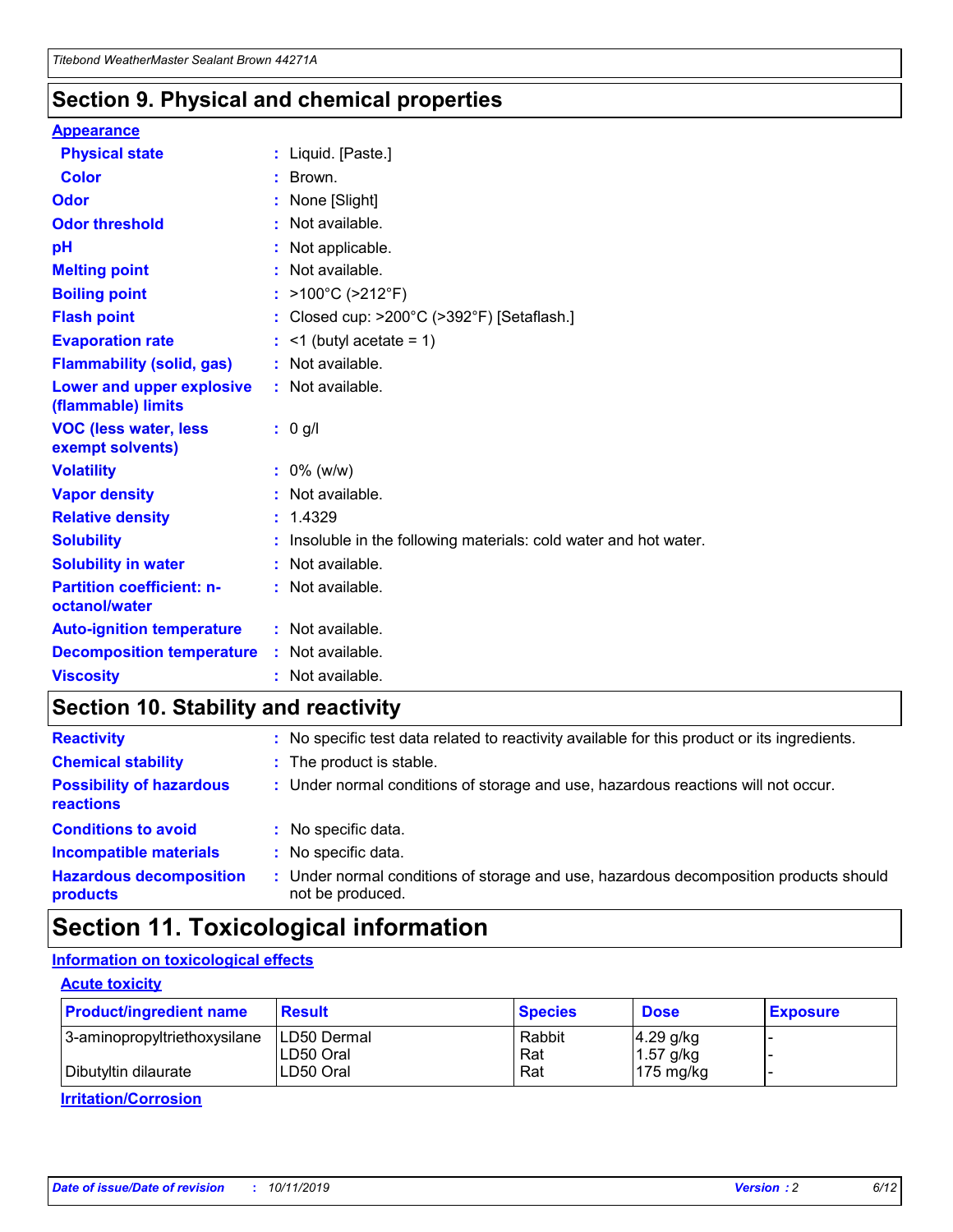## **Section 11. Toxicological information**

| <b>Product/ingredient name</b> | <b>Result</b>            | <b>Species</b> | <b>Score</b> | <b>Exposure</b>           | <b>Observation</b> |
|--------------------------------|--------------------------|----------------|--------------|---------------------------|--------------------|
| 3-aminopropyltriethoxysilane   | Eyes - Mild irritant     | Rabbit         |              | $100$ mg                  |                    |
|                                | Eyes - Severe irritant   | Rabbit         |              | 24 hours 750              |                    |
|                                |                          |                |              | ug                        |                    |
|                                | Skin - Severe irritant   | Rabbit         |              | 24 hours 5                | -                  |
| Dibutyltin dilaurate           | Eyes - Moderate irritant | Rabbit         |              | mq<br><b>24 hours 100</b> |                    |
|                                |                          |                |              | mg                        |                    |
|                                | Skin - Severe irritant   | Rabbit         |              | 500 mg                    |                    |

### **Sensitization**

Not available.

### **Mutagenicity**

Not available.

#### **Carcinogenicity**

Not available.

#### **Reproductive toxicity**

Not available.

#### **Teratogenicity**

Not available.

### **Specific target organ toxicity (single exposure)**

Not available.

#### **Specific target organ toxicity (repeated exposure)**

| <b>Name</b>                                                                  |                                                                            | <b>Category</b>                                     | <b>Route of</b><br>exposure | <b>Target organs</b> |
|------------------------------------------------------------------------------|----------------------------------------------------------------------------|-----------------------------------------------------|-----------------------------|----------------------|
| Dibutyltin dilaurate                                                         |                                                                            | Category 1                                          | -                           | respiratory system   |
| <b>Aspiration hazard</b><br>Not available.                                   |                                                                            |                                                     |                             |                      |
| <b>Information on the likely</b><br>routes of exposure                       | : Not available.                                                           |                                                     |                             |                      |
| <b>Potential acute health effects</b>                                        |                                                                            |                                                     |                             |                      |
| <b>Eye contact</b>                                                           | : May cause eye irritation.                                                |                                                     |                             |                      |
| <b>Inhalation</b>                                                            |                                                                            | : No known significant effects or critical hazards. |                             |                      |
| <b>Skin contact</b>                                                          | : May cause skin irritation.                                               |                                                     |                             |                      |
| <b>Ingestion</b>                                                             |                                                                            | : No known significant effects or critical hazards. |                             |                      |
| Symptoms related to the physical, chemical and toxicological characteristics |                                                                            |                                                     |                             |                      |
| <b>Eye contact</b>                                                           | irritation<br>watering<br>redness                                          | : Adverse symptoms may include the following:       |                             |                      |
| <b>Inhalation</b>                                                            | reduced fetal weight<br>increase in fetal deaths<br>skeletal malformations | : Adverse symptoms may include the following:       |                             |                      |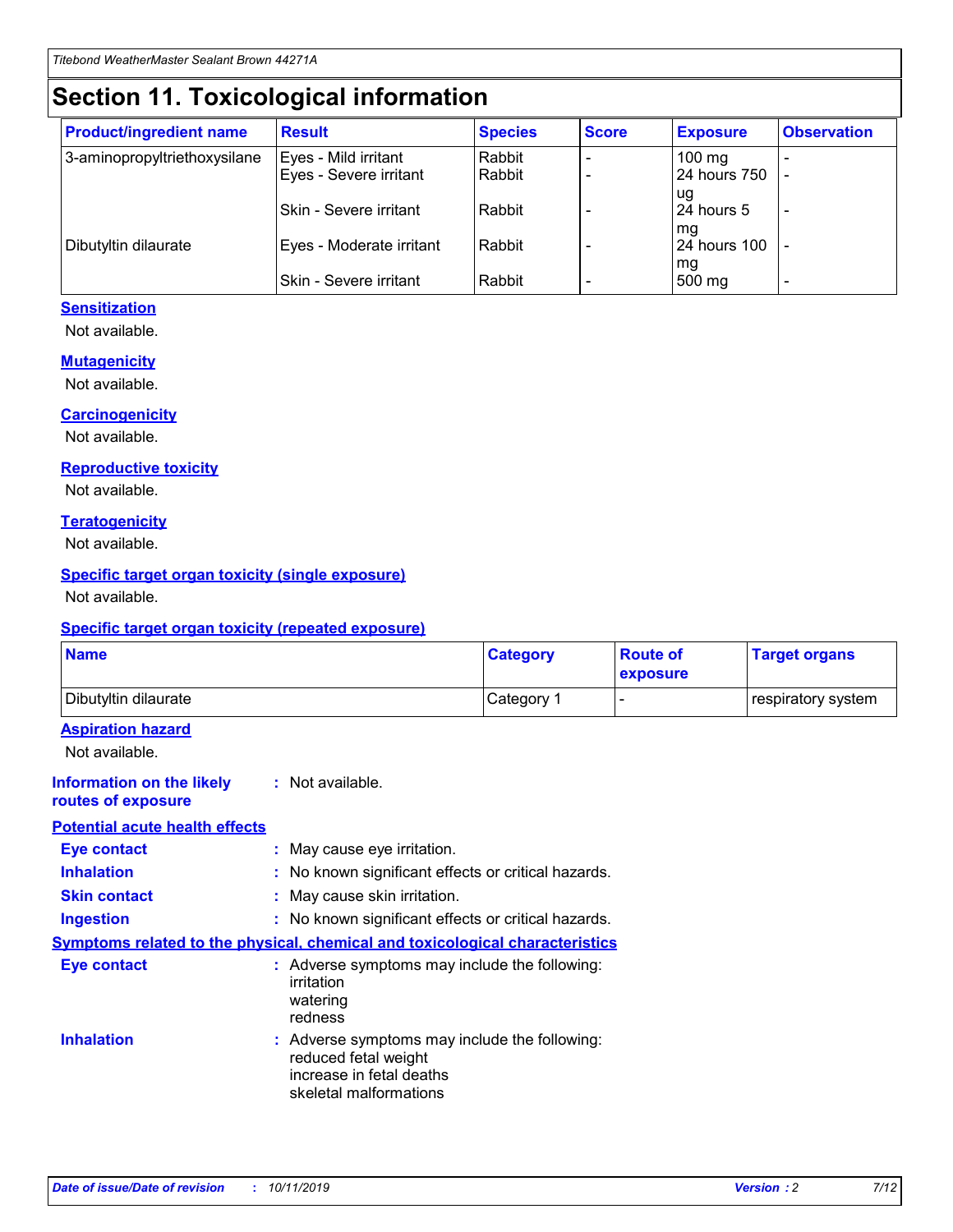*Titebond WeatherMaster Sealant Brown 44271A*

## **Section 11. Toxicological information**

| <b>Skin contact</b>                     | : Adverse symptoms may include the following:                                                            |
|-----------------------------------------|----------------------------------------------------------------------------------------------------------|
|                                         | irritation                                                                                               |
|                                         | redness                                                                                                  |
|                                         | reduced fetal weight                                                                                     |
|                                         | increase in fetal deaths                                                                                 |
|                                         | skeletal malformations                                                                                   |
| <b>Ingestion</b>                        | : Adverse symptoms may include the following:                                                            |
|                                         | reduced fetal weight                                                                                     |
|                                         | increase in fetal deaths                                                                                 |
|                                         | skeletal malformations                                                                                   |
|                                         | Delayed and immediate effects and also chronic effects from short and long term exposure                 |
| <b>Short term exposure</b>              |                                                                                                          |
| <b>Potential immediate</b>              | : Not available.                                                                                         |
| effects                                 |                                                                                                          |
| <b>Potential delayed effects</b>        | : Not available.                                                                                         |
| Long term exposure                      |                                                                                                          |
| <b>Potential immediate</b>              | : Not available.                                                                                         |
| effects                                 |                                                                                                          |
| <b>Potential delayed effects</b>        | : Not available.                                                                                         |
| <b>Potential chronic health effects</b> |                                                                                                          |
| Not available.                          |                                                                                                          |
| <b>General</b>                          | : Once sensitized, a severe allergic reaction may occur when subsequently exposed to<br>very low levels. |
| <b>Carcinogenicity</b>                  | : No known significant effects or critical hazards.                                                      |
| <b>Mutagenicity</b>                     | : No known significant effects or critical hazards.                                                      |
| <b>Teratogenicity</b>                   | May damage the unborn child.                                                                             |
| <b>Developmental effects</b>            | : No known significant effects or critical hazards.                                                      |
| <b>Fertility effects</b>                | May damage fertility.                                                                                    |
| <b>Numerical measures of toxicity</b>   |                                                                                                          |
| <b>Acute toxicity estimates</b>         |                                                                                                          |
| الملحلة والمستحيط والمسالم              |                                                                                                          |

Not available.

## **Section 12. Ecological information**

### **Toxicity**

| <b>Product/ingredient name</b> | <b>Result</b>                     | <b>Species</b>                       | <b>Exposure</b> |
|--------------------------------|-----------------------------------|--------------------------------------|-----------------|
| Dibutyltin dilaurate           | Chronic EC10 > 2 mg/l Fresh water | Algae - Scenedesmus<br>I subspicatus | l 96 hours      |

### **Persistence and degradability**

| <b>Product/ingredient name</b> | <b>Test</b>                                                                    | <b>Result</b>  |                   | <b>Dose</b> | <b>Inoculum</b>         |
|--------------------------------|--------------------------------------------------------------------------------|----------------|-------------------|-------------|-------------------------|
| Dibutyltin dilaurate           | OECD 301F<br>Ready<br>Biodegradability -<br>Manometric<br>Respirometry<br>Test | 23 % - 28 days |                   |             |                         |
| <b>Product/ingredient name</b> | <b>Aquatic half-life</b>                                                       |                | <b>Photolysis</b> |             | <b>Biodegradability</b> |
| Dibutyltin dilaurate           |                                                                                |                |                   |             | Inherent                |

### **Bioaccumulative potential**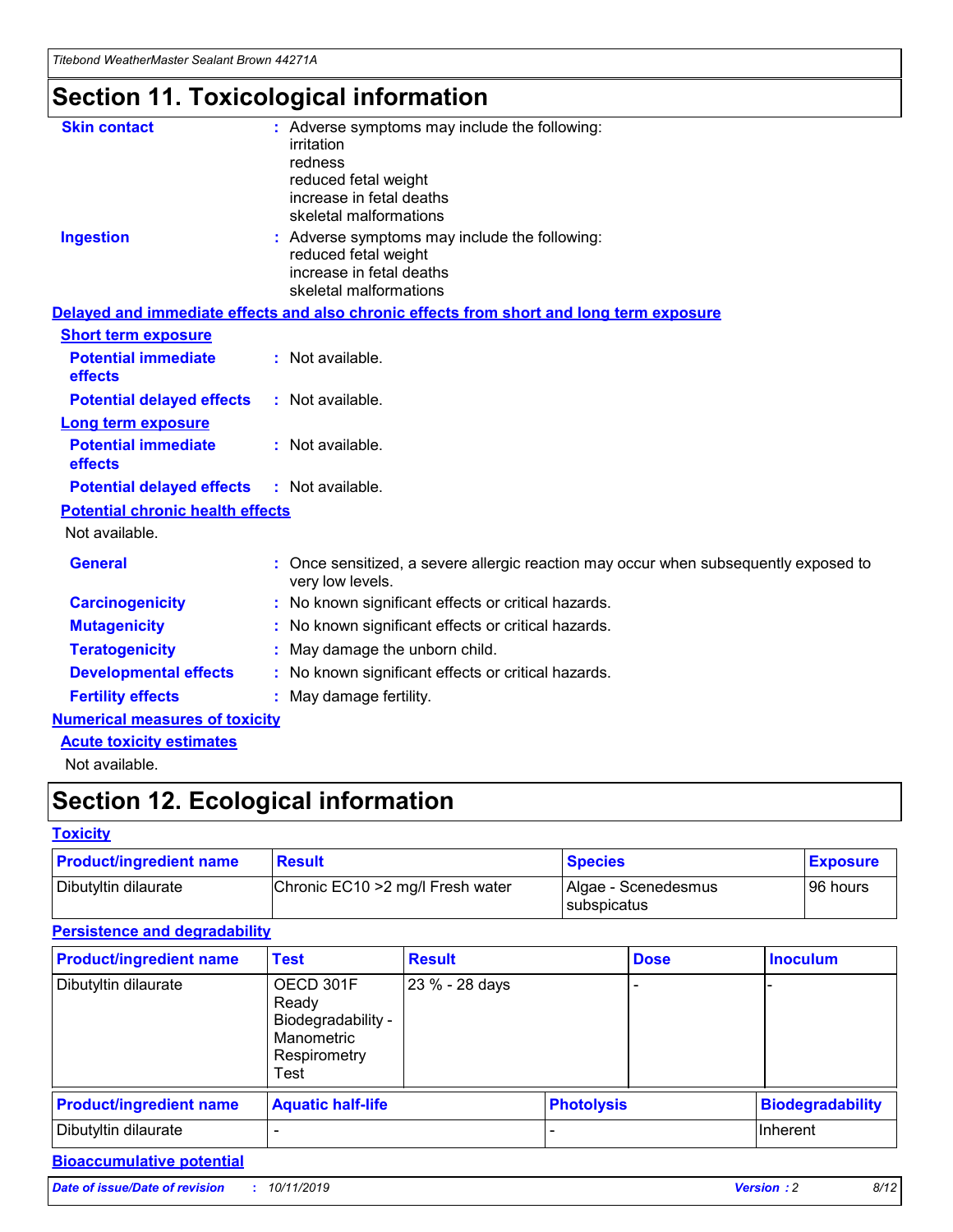## **Section 12. Ecological information**

| <b>Product/ingredient name</b>                       | ∣LoqP <sub>ow</sub> | <b>BCF</b>  | <b>Potential</b> |
|------------------------------------------------------|---------------------|-------------|------------------|
| 3-aminopropyltriethoxysilane<br>Dibutyltin dilaurate | 4.44                | 3.4<br>2.91 | low<br>low       |

### **Mobility in soil**

| <i></i>                                                       |                                                     |
|---------------------------------------------------------------|-----------------------------------------------------|
| <b>Soil/water partition</b><br>coefficient (K <sub>oc</sub> ) | : Not available.                                    |
| <b>Other adverse effects</b>                                  | : No known significant effects or critical hazards. |

### **Section 13. Disposal considerations**

|  | <b>Disposal methods</b> |  |
|--|-------------------------|--|

**Disposal methods** : The generation of waste should be avoided or minimized wherever possible. Disposal of this product, solutions and any by-products should at all times comply with the requirements of environmental protection and waste disposal legislation and any regional local authority requirements. Dispose of surplus and non-recyclable products via a licensed waste disposal contractor. Waste should not be disposed of untreated to the sewer unless fully compliant with the requirements of all authorities with jurisdiction. Waste packaging should be recycled. Incineration or landfill should only be considered when recycling is not feasible. This material and its container must be disposed of in a safe way. Care should be taken when handling emptied containers that have not been cleaned or rinsed out. Empty containers or liners may retain some product residues. Avoid dispersal of spilled material and runoff and contact with soil, waterways, drains and sewers.

## **Section 14. Transport information**

|                                        | <b>DOT</b><br><b>Classification</b> | <b>TDG</b><br><b>Classification</b> | <b>Mexico</b><br><b>Classification</b> | <b>ADR/RID</b>           | <b>IMDG</b>                  | <b>IATA</b>    |
|----------------------------------------|-------------------------------------|-------------------------------------|----------------------------------------|--------------------------|------------------------------|----------------|
| <b>UN number</b>                       | Not regulated.                      | Not regulated.                      | Not regulated.                         | Not regulated.           | Not regulated.               | Not regulated. |
| <b>UN proper</b><br>shipping name      |                                     |                                     |                                        |                          |                              |                |
| <b>Transport</b><br>hazard class(es)   | $\qquad \qquad \blacksquare$        | $\qquad \qquad \blacksquare$        | $\overline{\phantom{a}}$               | $\overline{\phantom{a}}$ | $\overline{\phantom{a}}$     | $\blacksquare$ |
| <b>Packing group</b>                   | $\overline{\phantom{a}}$            |                                     |                                        |                          | $\qquad \qquad \blacksquare$ |                |
| <b>Environmental</b><br><b>hazards</b> | No.                                 | No.                                 | No.                                    | No.                      | No.                          | No.            |

## **Section 15. Regulatory information**

### **U.S. Federal regulations**

### **SARA 302/304**

### **Composition/information on ingredients**

No products were found.

**SARA 304 RQ :** Not applicable.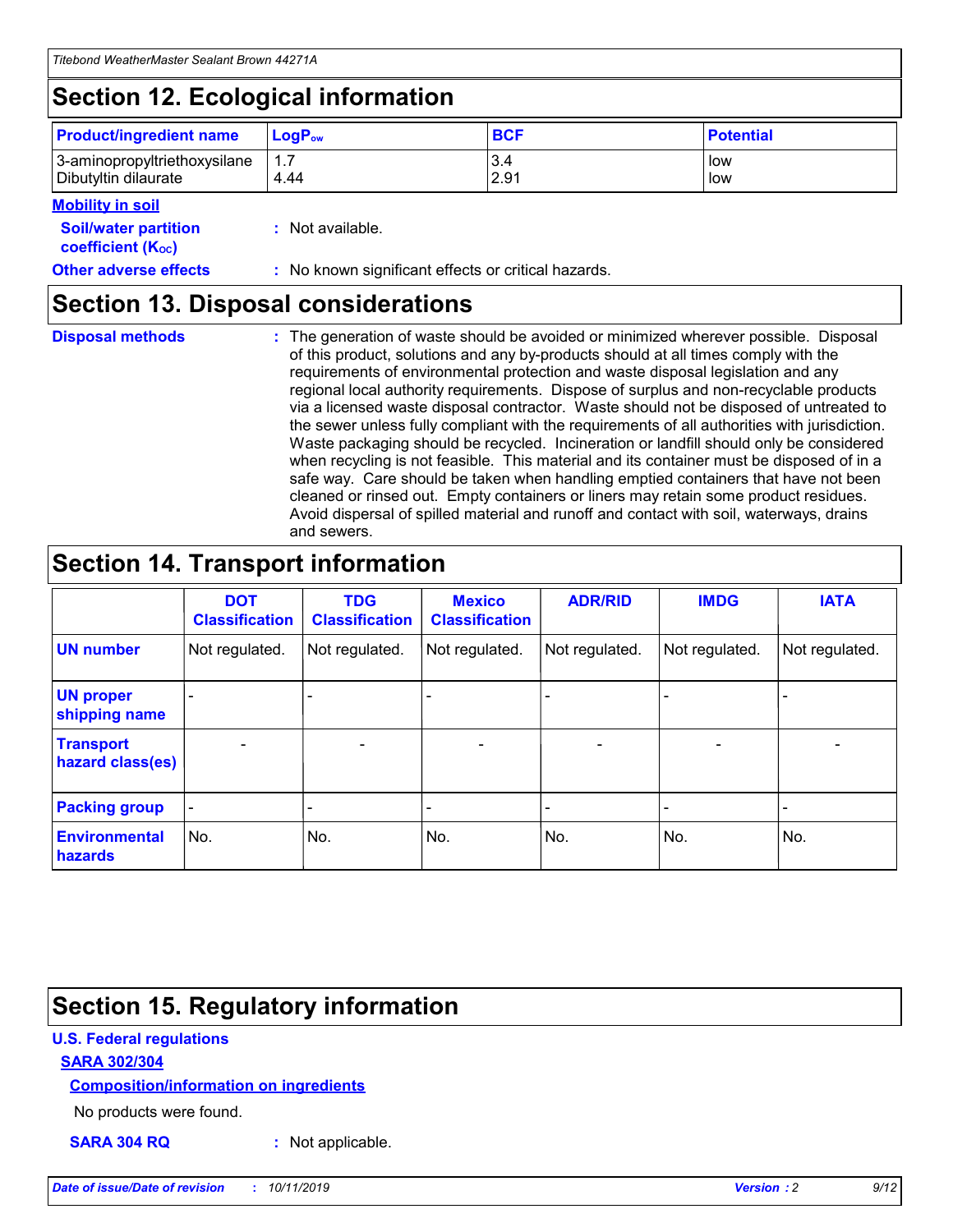## **Section 15. Regulatory information**

### **SARA 311/312**

**Classification :** EYE IRRITATION - Category 2B SKIN SENSITIZATION - Category 1 TOXIC TO REPRODUCTION (Fertility) - Category 1B TOXIC TO REPRODUCTION (Unborn child) - Category 1B

### **Composition/information on ingredients**

| <b>Name</b>                  | $\frac{9}{6}$ | <b>Classification</b>                                                                                            |
|------------------------------|---------------|------------------------------------------------------------------------------------------------------------------|
| 3-aminopropyltriethoxysilane | $\leq$ 3      | <b>FLAMMABLE LIQUIDS - Category 4</b><br><b>ACUTE TOXICITY (oral) - Category 4</b>                               |
|                              |               | SKIN IRRITATION - Category 2<br>EYE IRRITATION - Category 2A                                                     |
| Dibutyltin dilaurate         | ≤0.3          | ACUTE TOXICITY (oral) - Category 3<br>SKIN CORROSION - Category 1C                                               |
|                              |               | SERIOUS EYE DAMAGE - Category 1<br>SKIN SENSITIZATION - Category 1<br><b>GERM CELL MUTAGENICITY - Category 2</b> |
|                              |               | TOXIC TO REPRODUCTION (Fertility) - Category 1B<br>TOXIC TO REPRODUCTION (Unborn child) - Category 1B            |
|                              |               | SPECIFIC TARGET ORGAN TOXICITY (REPEATED<br>EXPOSURE) (respiratory system) - Category 1                          |

### **State regulations**

| <b>Massachusetts</b> | : None of the components are listed. |
|----------------------|--------------------------------------|
| <b>New York</b>      | : None of the components are listed. |
| <b>New Jersey</b>    | : None of the components are listed. |
| <b>Pennsylvania</b>  | : None of the components are listed. |

### **California Prop. 65**

**A** WARNING: This product can expose you to methanol, which is known to the State of California to cause birth defects or other reproductive harm. For more information go to www.P65Warnings.ca.gov.

| <b>Ingredient name</b> | No significant risk Maximum<br>level | acceptable dosage<br>level |
|------------------------|--------------------------------------|----------------------------|
| methanol               |                                      | Yes.                       |

### **International regulations**

**Chemical Weapon Convention List Schedules I, II & III Chemicals** Not listed.

### **Montreal Protocol**

Not listed.

**Stockholm Convention on Persistent Organic Pollutants**

Not listed.

### **UNECE Aarhus Protocol on POPs and Heavy Metals**

Not listed.

### **Inventory list**

### **China :** All components are listed or exempted.

**United States TSCA 8(b) inventory :** All components are active or exempted.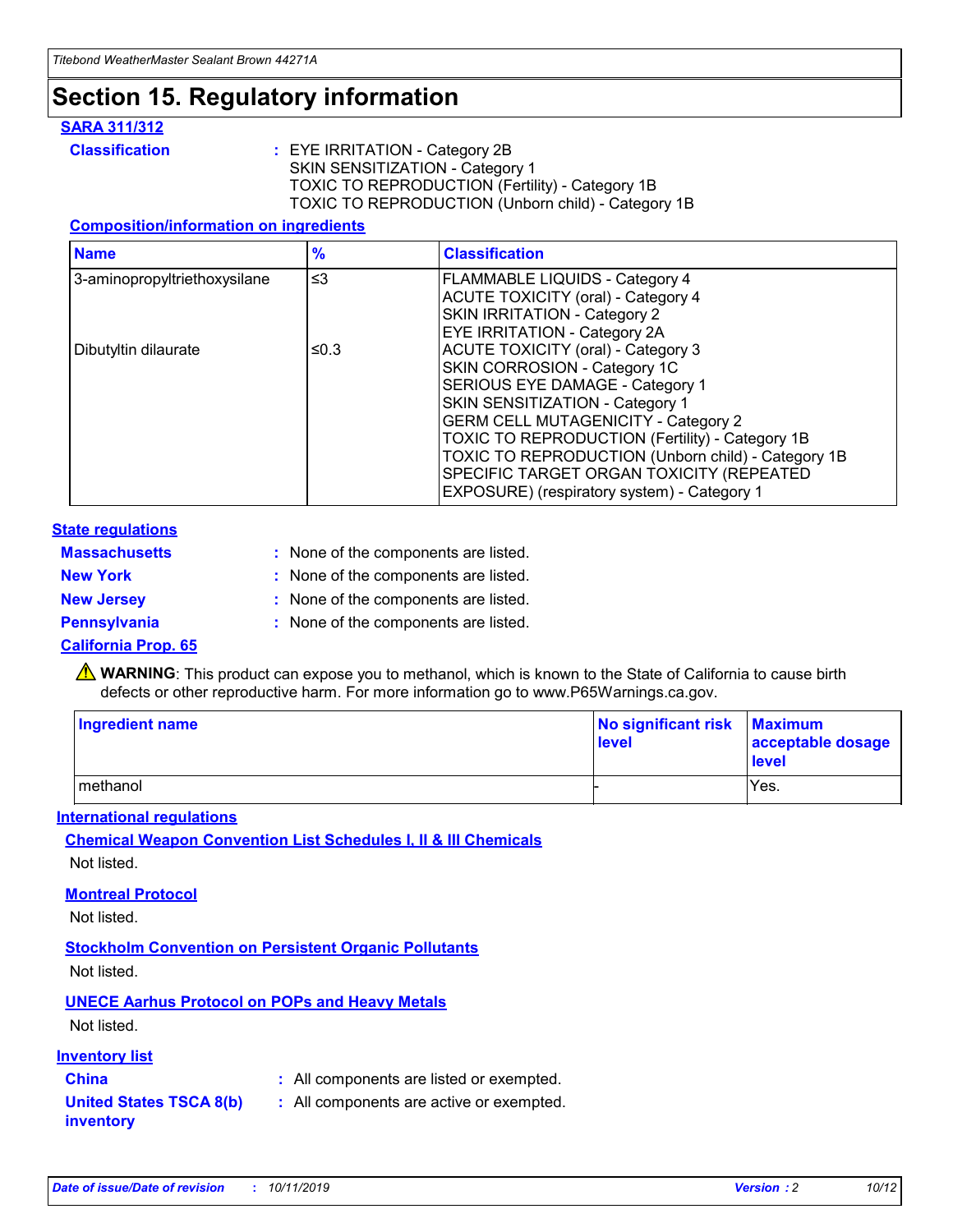## **Section 16. Other information**

**Hazardous Material Information System (U.S.A.)**



**Caution: HMIS® ratings are based on a 0-4 rating scale, with 0 representing minimal hazards or risks, and 4 representing significant hazards or risks. Although HMIS® ratings and the associated label are not required on SDSs or products leaving a facility under 29 CFR 1910.1200, the preparer may choose to provide them. HMIS® ratings are to be used with a fully implemented HMIS® program. HMIS® is a registered trademark and service mark of the American Coatings Association, Inc.**

**The customer is responsible for determining the PPE code for this material. For more information on HMIS® Personal Protective Equipment (PPE) codes, consult the HMIS® Implementation Manual.**

#### **National Fire Protection Association (U.S.A.)**



**Reprinted with permission from NFPA 704-2001, Identification of the Hazards of Materials for Emergency Response Copyright ©1997, National Fire Protection Association, Quincy, MA 02269. This reprinted material is not the complete and official position of the National Fire Protection Association, on the referenced subject which is represented only by the standard in its entirety.**

**Copyright ©2001, National Fire Protection Association, Quincy, MA 02269. This warning system is intended to be interpreted and applied only by properly trained individuals to identify fire, health and reactivity hazards of chemicals. The user is referred to certain limited number of chemicals with recommended classifications in NFPA 49 and NFPA 325, which would be used as a guideline only. Whether the chemicals are classified by NFPA or not, anyone using the 704 systems to classify chemicals does so at their own risk.**

**Procedure used to derive the classification**

|                                                                                                                    | <b>Classification</b>                                                                                                                            | <b>Justification</b>                                                                                                                                                                                                                                                                                                                                                                                                 |  |
|--------------------------------------------------------------------------------------------------------------------|--------------------------------------------------------------------------------------------------------------------------------------------------|----------------------------------------------------------------------------------------------------------------------------------------------------------------------------------------------------------------------------------------------------------------------------------------------------------------------------------------------------------------------------------------------------------------------|--|
| EYE IRRITATION - Category 2B<br>SKIN SENSITIZATION - Category 1<br>TOXIC TO REPRODUCTION (Fertility) - Category 1B | TOXIC TO REPRODUCTION (Unborn child) - Category 1B                                                                                               | Expert judgment<br>Expert judgment<br>Expert judgment<br>Expert judgment                                                                                                                                                                                                                                                                                                                                             |  |
| <b>History</b>                                                                                                     |                                                                                                                                                  |                                                                                                                                                                                                                                                                                                                                                                                                                      |  |
| Date of printing                                                                                                   | : 4/22/2022                                                                                                                                      |                                                                                                                                                                                                                                                                                                                                                                                                                      |  |
| Date of issue/Date of<br>revision                                                                                  | : 10/11/2019                                                                                                                                     |                                                                                                                                                                                                                                                                                                                                                                                                                      |  |
| Date of previous issue                                                                                             | : 10/16/2020                                                                                                                                     |                                                                                                                                                                                                                                                                                                                                                                                                                      |  |
| <b>Version</b>                                                                                                     | $\therefore$ 2                                                                                                                                   |                                                                                                                                                                                                                                                                                                                                                                                                                      |  |
| <b>Key to abbreviations</b>                                                                                        | $\therefore$ ATE = Acute Toxicity Estimate<br><b>BCF</b> = Bioconcentration Factor<br>IBC = Intermediate Bulk Container<br>$UN = United Nations$ | GHS = Globally Harmonized System of Classification and Labelling of Chemicals<br>IATA = International Air Transport Association<br><b>IMDG = International Maritime Dangerous Goods</b><br>LogPow = logarithm of the octanol/water partition coefficient<br>MARPOL = International Convention for the Prevention of Pollution From Ships, 1973<br>as modified by the Protocol of 1978. ("Marpol" = marine pollution) |  |